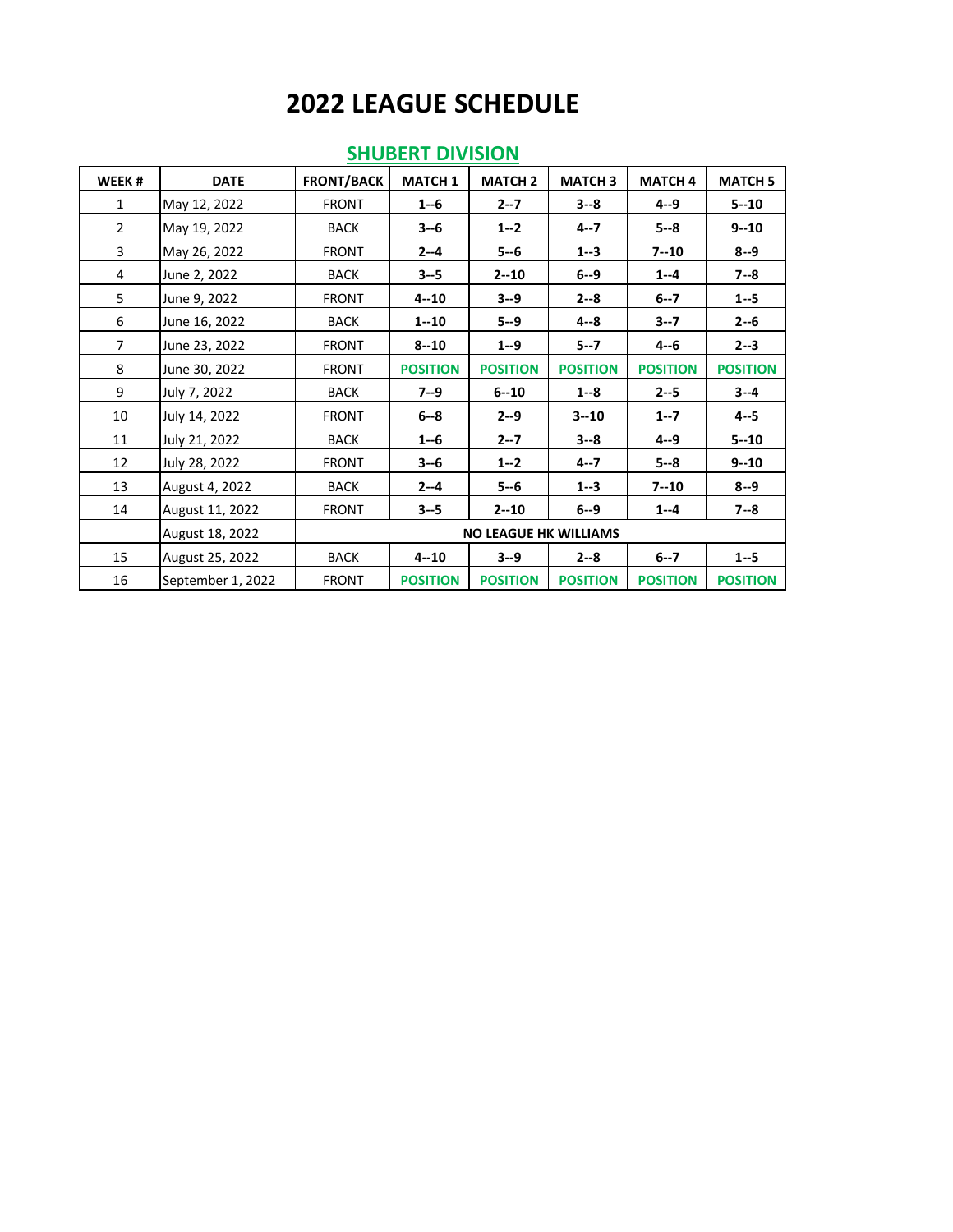| WEEK#          | <b>DATE</b>       | <b>FRONT/BACK</b>            | <b>MATCH 1</b>  | <b>MATCH 2</b>  | <b>MATCH 3</b>  | <b>MATCH 4</b>  | <b>MATCH 5</b>  |  |
|----------------|-------------------|------------------------------|-----------------|-----------------|-----------------|-----------------|-----------------|--|
| $\mathbf{1}$   | May 12, 2022      | <b>FRONT</b>                 | $1 - 6$         | $2 - 7$         | $3 - 8$         | $4 - 9$         | $5 - 10$        |  |
| $\overline{2}$ | May 19, 2022      | <b>BACK</b>                  | $3 - 6$         | $1 - 2$         | $4 - 7$         | $5 - 8$         | $9 - 10$        |  |
| 3              | May 26, 2022      | <b>FRONT</b>                 | $2 - 4$         | $5 - 6$         | $1 - 3$         | $7 - 10$        | $8 - 9$         |  |
| 4              | June 2, 2022      | <b>BACK</b>                  | $3 - 5$         | $2 - 10$        | $6 - 9$         | $1 - 4$         | $7 - 8$         |  |
| 5              | June 9, 2022      | <b>FRONT</b>                 | $4 - 10$        | $3 - 9$         | $2 - 8$         | $6 - 7$         | $1 - 5$         |  |
| 6              | June 16, 2022     | <b>BACK</b>                  | $1 - 10$        | $5 - 9$         | $4 - 8$         | $3 - 7$         | $2 - 6$         |  |
| $\overline{7}$ | June 23, 2022     | <b>FRONT</b>                 | $8 - 10$        | $1 - 9$         | $5 - 7$         | $4 - 6$         | $2 - 3$         |  |
| 8              | June 30, 2022     | <b>FRONT</b>                 | <b>POSITION</b> | <b>POSITION</b> | <b>POSITION</b> | <b>POSITION</b> | <b>POSITION</b> |  |
| 9              | July 7, 2022      | <b>BACK</b>                  | $7 - 9$         | $6 - 10$        | $1 - 8$         | $2 - 5$         | $3 - 4$         |  |
| 10             | July 14, 2022     | <b>FRONT</b>                 | $6 - 8$         | $2 - 9$         | $3 - 10$        | $1 - 7$         | $4 - 5$         |  |
| 11             | July 21, 2022     | <b>BACK</b>                  | $1 - 6$         | $2 - 7$         | $3 - 8$         | $4 - 9$         | $5 - 10$        |  |
| 12             | July 28, 2022     | <b>FRONT</b>                 | $3 - 6$         | $1 - 2$         | $4 - 7$         | $5 - 8$         | $9 - 10$        |  |
| 13             | August 4, 2022    | <b>BACK</b>                  | $2 - 4$         | $5 - 6$         | $1 - 3$         | $7 - 10$        | $8 - 9$         |  |
| 14             | August 11, 2022   | <b>FRONT</b>                 | $3 - 5$         | $2 - 10$        | $6 - 9$         | $1 - 4$         | $7 - 8$         |  |
|                | August 18, 2022   | <b>NO LEAGUE HK WILLIAMS</b> |                 |                 |                 |                 |                 |  |
| 15             | August 25, 2022   | <b>BACK</b>                  | $4 - 10$        | $3 - 9$         | $2 - 8$         | $6 - 7$         | $1 - 5$         |  |
| 16             | September 1, 2022 | <b>FRONT</b>                 | <b>POSITION</b> | <b>POSITION</b> | <b>POSITION</b> | <b>POSITION</b> | <b>POSITION</b> |  |

#### **GUARNATI DIVISION**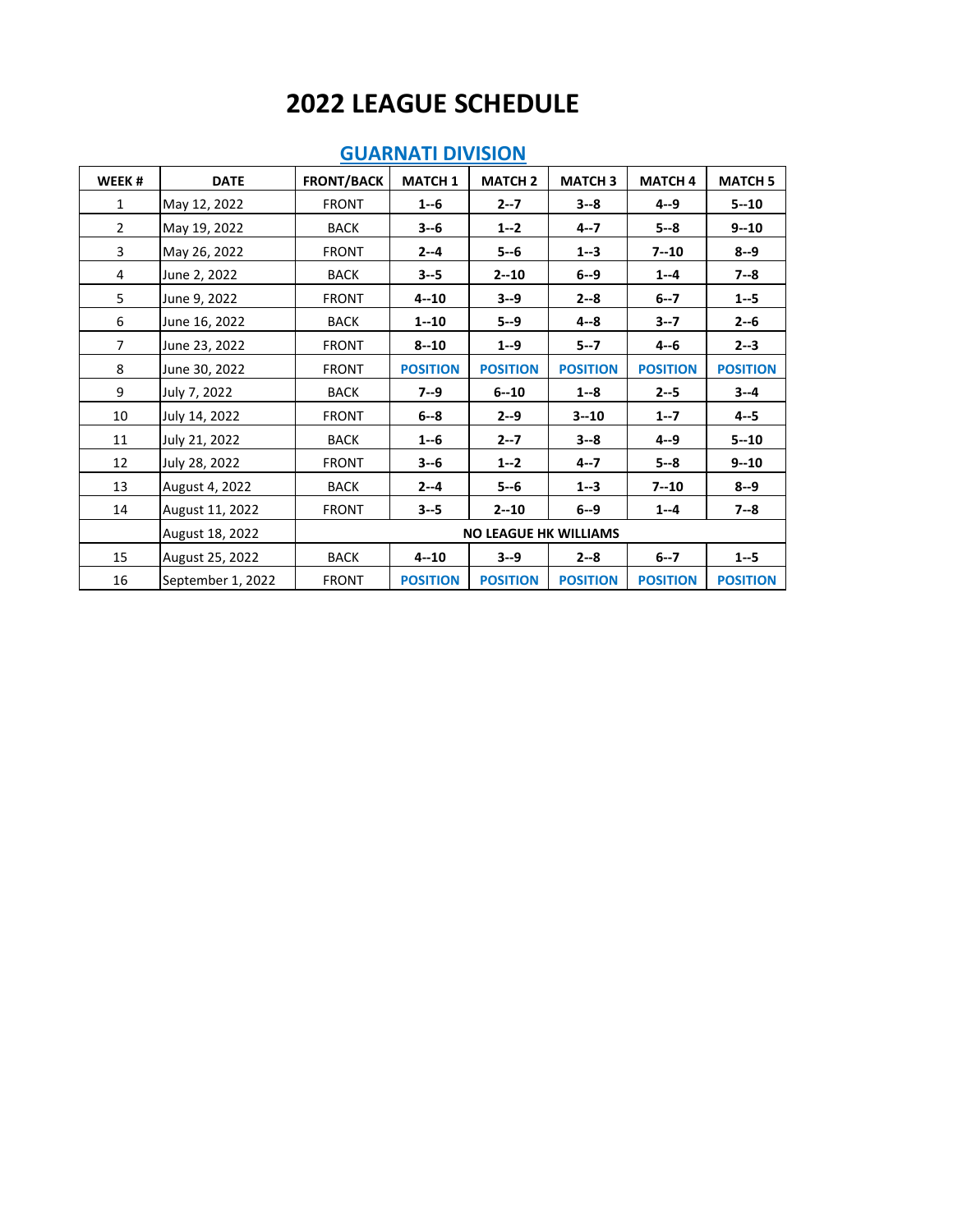| WEEK#          | <b>DATE</b>       | <b>FRONT/BACK</b>            | <b>MATCH 1</b>  | <b>MATCH 2</b>  | <b>MATCH 3</b>  | <b>MATCH 4</b>  | <b>MATCH 5</b>  |  |
|----------------|-------------------|------------------------------|-----------------|-----------------|-----------------|-----------------|-----------------|--|
| 1              | May 12, 2022      | <b>BACK</b>                  | $1 - 6$         | $2 - 7$         | $3 - 8$         | $4 - 9$         | $5 - 10$        |  |
| $\overline{2}$ | May 19, 2022      | <b>FRONT</b>                 | $3 - 6$         | $1 - 2$         | $4 - 7$         | $5 - 8$         | $9 - 10$        |  |
| 3              | May 26, 2022      | <b>BACK</b>                  | $2 - 4$         | $5 - 6$         | $1 - 3$         | $7 - 10$        | $8 - 9$         |  |
| 4              | June 2, 2022      | <b>FRONT</b>                 | $3 - 5$         | $2 - 10$        | $6 - 9$         | $1 - 4$         | $7 - 8$         |  |
| 5              | June 9, 2022      | <b>BACK</b>                  | $4 - 10$        | $3 - 9$         | $2 - 8$         | $6 - 7$         | $1 - 5$         |  |
| 6              | June 16, 2022     | <b>FRONT</b>                 | $1 - 10$        | $5 - 9$         | $4 - 8$         | $3 - 7$         | $2 - 6$         |  |
| $\overline{7}$ | June 23, 2022     | <b>BACK</b>                  | $8 - 10$        | $1 - 9$         | $5 - 7$         | $4 - 6$         | $2 - 3$         |  |
| 8              | June 30, 2022     | <b>BACK</b>                  | <b>POSITION</b> | <b>POSITION</b> | <b>POSITION</b> | <b>POSITION</b> | <b>POSITION</b> |  |
| 9              | July 7, 2022      | <b>FRONT</b>                 | $7 - 9$         | $6 - 10$        | $1 - 8$         | $2 - 5$         | $3 - 4$         |  |
| 10             | July 14, 2022     | <b>BACK</b>                  | $6 - 8$         | $2 - 9$         | $3 - 10$        | $1 - 7$         | $4 - 5$         |  |
| 11             | July 21, 2022     | <b>FRONT</b>                 | $1 - 6$         | $2 - 7$         | $3 - 8$         | $4 - 9$         | $5 - 10$        |  |
| 12             | July 28, 2022     | <b>BACK</b>                  | $3 - 6$         | $1 - 2$         | $4 - 7$         | $5 - 8$         | $9 - 10$        |  |
| 13             | August 4, 2022    | <b>FRONT</b>                 | $2 - 4$         | $5 - 6$         | $1 - 3$         | $7 - 10$        | $8 - 9$         |  |
| 14             | August 11, 2022   | <b>BACK</b>                  | $3 - 5$         | $2 - 10$        | $6 - 9$         | $1 - 4$         | $7 - 8$         |  |
|                | August 18, 2022   | <b>NO LEAGUE HK WILLIAMS</b> |                 |                 |                 |                 |                 |  |
| 15             | August 25, 2022   | <b>FRONT</b>                 | $4 - 10$        | $3 - 9$         | $2 - 8$         | $6 - 7$         | $1 - 5$         |  |
| 16             | September 1, 2022 | <b>BACK</b>                  | <b>POSITION</b> | <b>POSITION</b> | <b>POSITION</b> | <b>POSITION</b> | <b>POSITION</b> |  |

#### **CASTIGLIA DIVISION**